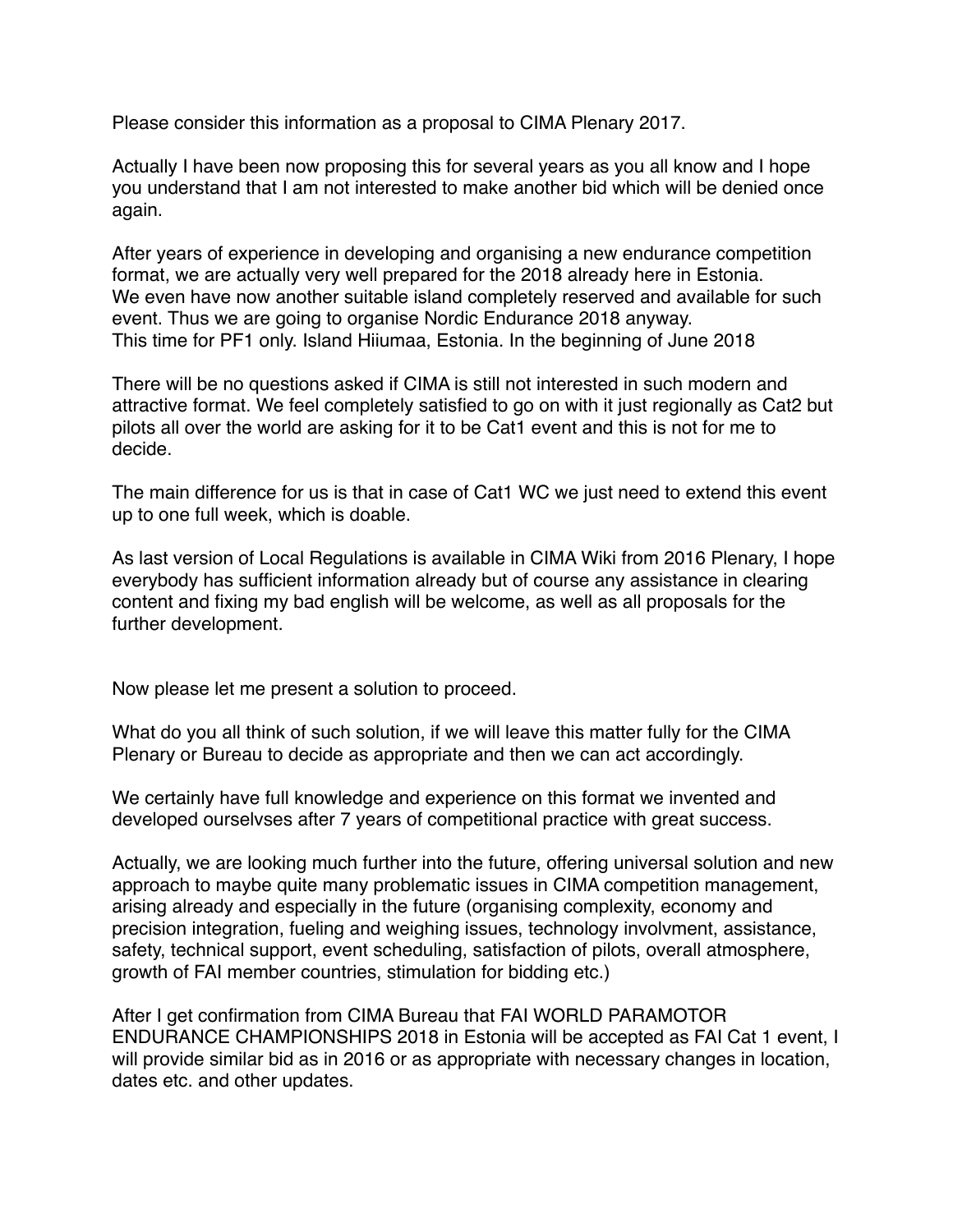The main body of Local Regulations and Task Catalogue will remain the same as you all have seen from 2016. Any improvements will be welcome too of course.

Please give ma your thoughts, so we can go on with preparations accordingly.

Unfortunately in 2017 we missed Nordic Endurance Race (NOPER), which was planned to circulate amongst nordic countries, first time. It happened because both main candidates, Finland and Sweden were not able to supply suitable competition (noisy) area for such event, big enough for 100+ turnpoints, snake figures, precision elements etc.

As a matter of fact, finding appropriate competition area may appear the main and probably the only serious obstacle for such format in the future, because for the best and most compact result the overall competiton area should still be at least 1000 km2 of flyable area, better even more, besides for the best weather planning options it should be an island. Not an easy task in civilized world.

We are still lucky in Estonia, as we have one more fantasticly suitable island available, with nice people, low pupulation, minimum restrictions but with good infrastructure and perfect beaches.

Note to all interested countries.

To go on smoothly with such new endurance competition format and to avoid failures in preparations and organising and misinterpretation of rules, we are now prepared to offer a full package of competition management to any country interested in organising but not having specific knowledge, qualification or staff.

Such service package may contain following elements:

1. Consulting and advisory service before bidding (resource analyse etc.).

2. Creation of Local Regulations and Task Catalogue according to local needs and FAI standards.

3. Competition preparations and organising with full staff management.

4. Full task settings and map preparation with all turnpoints and tasks included.

5. Full map production with printing and laminating ready for competition.

6. Competition management, directing, briefing, staff training, task setting and overall control of the event etc.